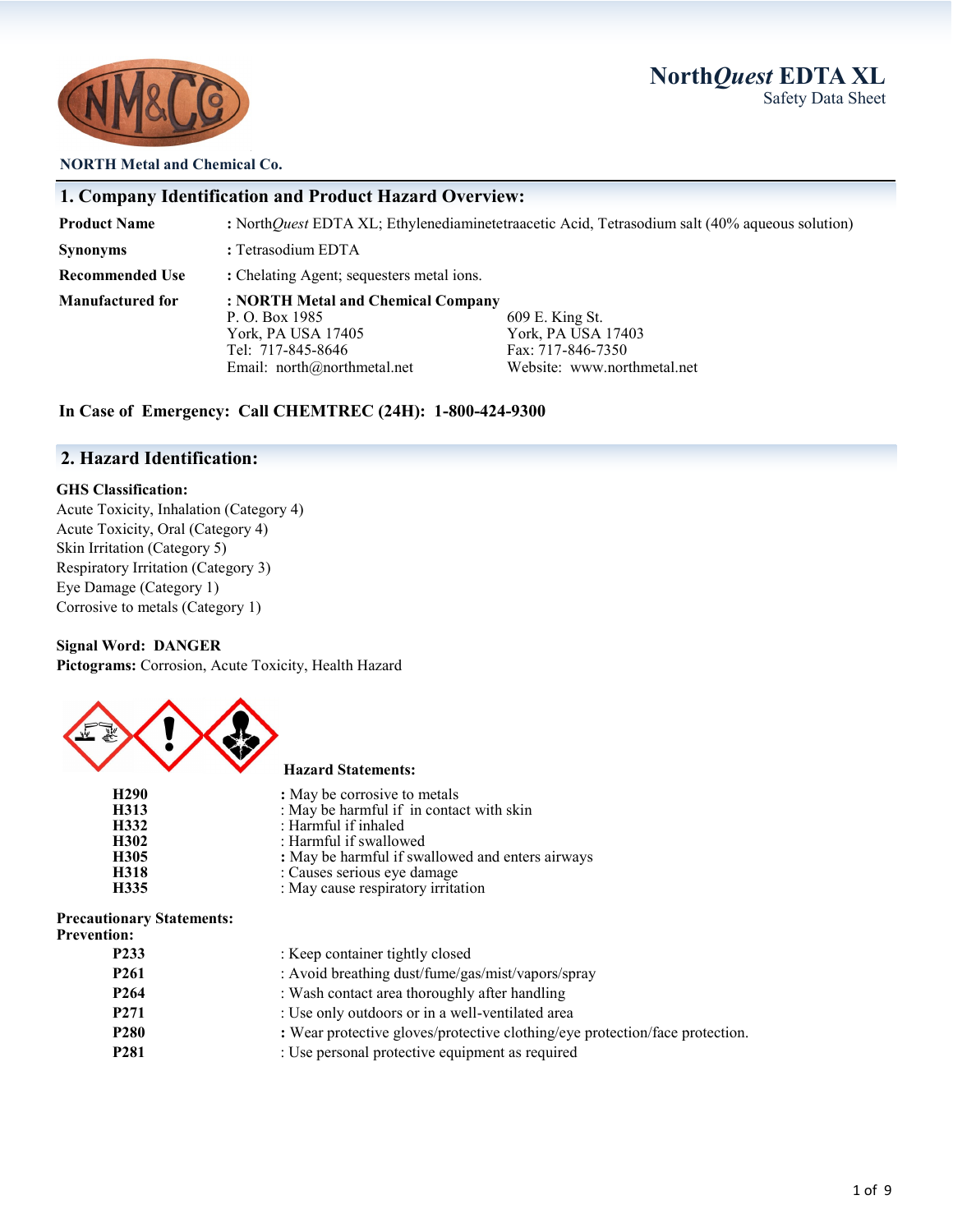# **2. Hazard Identification:**

| <b>Precautionary Statements:</b> |                                                                                                                                       |
|----------------------------------|---------------------------------------------------------------------------------------------------------------------------------------|
| $P303 + P361 + P353$             | : IF ON SKIN or hair: Remove/Take off immediately all contaminated clothing. Rinse skin with<br>water/shower                          |
| $P333 + P313$                    | : IF skin irritation or rash occurs: Get medical advice/attention.                                                                    |
| $P305 + P351 + P338$             | : IF IN EYES: rinse cautiously with water for several minutes. Remove contact lenses, if present<br>and easy to do. Continue rinsing. |
| $P301 + P330 + P331$             |                                                                                                                                       |
| $+P311$                          | : IF SWALLOWED: Rinse mouth. Do NOT induce vomiting. Call a POISON Center or doctor/<br>physician.                                    |
| $P304 + P340$                    | : IF INHALED: Remove person to fresh air and keep in position comfortable for breathing                                               |
| $P332 + P313$                    | : If skin irritation occurs: Get medical advice/attention                                                                             |
| $P337 + P313$                    | : If eye irritation persists: Get medical advice/attention                                                                            |
| <b>P312</b>                      | : Call a POISON CENTER or doctor/physician if you feel unwell                                                                         |
| $P403 + P235$                    | : Store in a well-ventilated place. Keep cool.                                                                                        |
| <b>P501</b>                      | : Dispose of contents/container in accordance with local/state/federal regulations.                                                   |

# **3. Composition/Information on Ingredient:**

| <b>Chemical Name</b>   | : North $\dot{Quest}$ EDTA XL |  |
|------------------------|-------------------------------|--|
| <b>Chemical Family</b> | : Chelating Agent             |  |

**Chemical Formula :** 

| Substance:                                              | <b>CAS Number:</b> | Compo. $(\%$ )  |
|---------------------------------------------------------|--------------------|-----------------|
| Water                                                   | 7732-18-5          | balance         |
| Tetrasodium ethylenediamine tetraacetate                | $64-02-8$          | $38.0 - 41.0\%$ |
| Ethylenediaminetriacetic acid, Trisodium salt (ED3ANa3) | 19019-43-3         | ${}_{0.3}$      |
| Sodium hydroxide                                        | 1310-73-2          | $0.1 - 1.9\%$   |

| <b>4. First Aid Measures:</b> |                                                                                                                                                                                                                                                                                                                            |
|-------------------------------|----------------------------------------------------------------------------------------------------------------------------------------------------------------------------------------------------------------------------------------------------------------------------------------------------------------------------|
| <b>General Advice:</b>        | : Consult a physician. Show this safety data sheet to the doctor in attendance. Move out of dangerous<br>area.                                                                                                                                                                                                             |
| Eyes                          | : Flush skin with running water for at least fifteen minutes. Remove any contact lenses. Get medical aid/<br>attention immediately. Continue to rinse eyes during transport to the hospital.                                                                                                                               |
| <b>Skin</b>                   | : Remove contaminated clothing. Wash skin with plenty of running water and soap. Take victim<br>immediately to the hospital. Consult a physician.                                                                                                                                                                          |
| Ingestion                     | : If the product is swallowed, first rinse mouth. Give small amount of water to drink. Call doctor/<br>physician/poison center immediately. Do not induce vomiting. Never give anything by mouth to an<br>unconscious person. If a person vomits, place him/her in recovery position so the vomit does not enter<br>lungs. |
| <b>Inhalation</b>             | : If safe to do so, remove individual from further exposure. Keep warm and at rest. If breathing has<br>ceased, give artificial respiration. Do not give mouth to mouth resuscitation. Get medical attention/<br>consult a physician immediately.                                                                          |
| <b>Note to Physician</b>      | : Treat symptomatically.                                                                                                                                                                                                                                                                                                   |

**PPE for first responders :** Gloves and safety goggles are highly recommended.

# **Indication of immediate medical**

: Chemical eye burns may require extended irrigation. Obtain a prompt consultation, preferably from an ophthalmologist. If burn is present, treat as any thermal burn, after decontamination. Due to irritant properties, swallowing may result in burns/ulceration of mouth, stomach, and lower gastrointestinal tract with subsequent stricture. Aspiration of vomitus may cause lung injury. Suggest endotracheal/esophageal control if lavage is done. No specific antidote. Treatment of exposure should be directed at the control of the symptoms and the clinical condition of the patient.

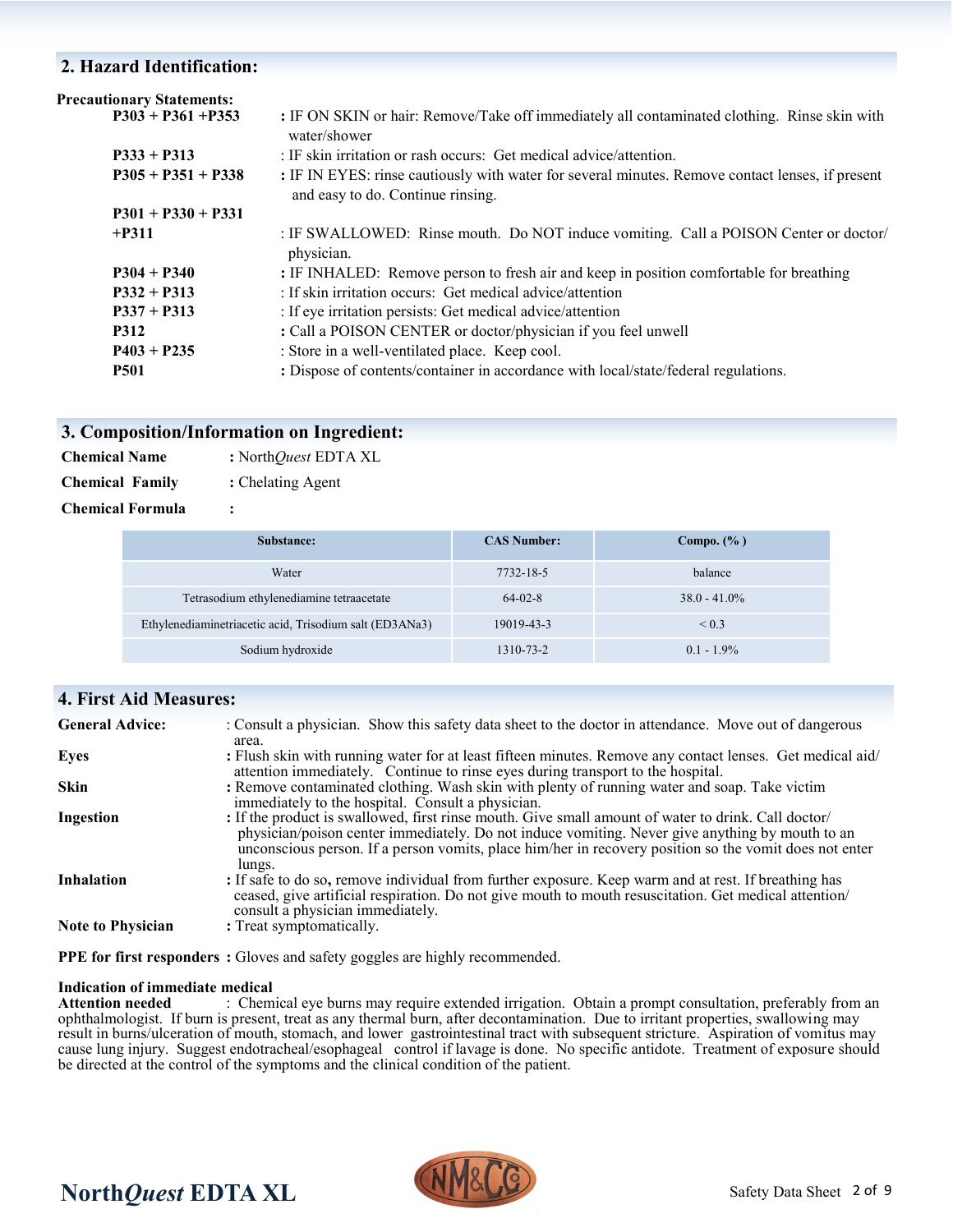# **5. Fire Fighting Measures:**

| Flash Point $(°C)$                                   | : Not applicable                                                                                                                                                                                                                                                                                                                                                                                                                                                                                                                                  |
|------------------------------------------------------|---------------------------------------------------------------------------------------------------------------------------------------------------------------------------------------------------------------------------------------------------------------------------------------------------------------------------------------------------------------------------------------------------------------------------------------------------------------------------------------------------------------------------------------------------|
| <b>Flammable Limits</b>                              | : Not applicable                                                                                                                                                                                                                                                                                                                                                                                                                                                                                                                                  |
| <b>Auto ignition Temp.</b>                           | : Not applicable                                                                                                                                                                                                                                                                                                                                                                                                                                                                                                                                  |
| <b>Flammable Class</b>                               | : Not applicable                                                                                                                                                                                                                                                                                                                                                                                                                                                                                                                                  |
| <b>General Hazard</b>                                | : Evacuate personnel downwind in-order to avoid inhalation of irritating and/or harmful fumes and smoke.                                                                                                                                                                                                                                                                                                                                                                                                                                          |
| <b>Extinguishing Media</b>                           | : Use water fog or spray, dry chemical, foam or carbon dioxide extinguishing agents.                                                                                                                                                                                                                                                                                                                                                                                                                                                              |
| <b>Special hazards arising</b><br>from the substance | : Carbon monoxide, Carbon dioxide, metal oxides, and Nitrogen Oxides (NOx)                                                                                                                                                                                                                                                                                                                                                                                                                                                                        |
|                                                      | Fire Fighting Procedures: Hazardous decomposition and combustion products such as carbon/nitrogen oxides can be formed if<br>product is burning. Cool exposed containers with water spray to prevent over heating.                                                                                                                                                                                                                                                                                                                                |
|                                                      | Fire Fighting Equipment: Respiratory and eye protection are required for fire fighting personnel. Full protective equipment<br>(bunker gear) and self-contained breathing apparatus (SCBA) should be used for all indoor fires and any<br>significant outdoor fires. Evacuate area and fight fire from safe distance or a protected location. Move<br>fire-exposed containers, if allowable without sacrificing the safety of the firefighters. If possible,<br>firefighters should control run-off water to prevent environmental contamination. |

| <b>6. Accidental Release Measures:</b>                             |                                                                                                                                                                                                                                                                               |
|--------------------------------------------------------------------|-------------------------------------------------------------------------------------------------------------------------------------------------------------------------------------------------------------------------------------------------------------------------------|
| <b>Protective Gear for</b>                                         |                                                                                                                                                                                                                                                                               |
| Personnel                                                          | : Wear respiratory protection. Avoid breathing vapors, mist, or gas. Ensure adequate ventilation.<br>Remove all sources of ignition. Evacuate personnel to safe areas. Beware of vapors accumulating to<br>form explosive concentrations. Vapors can accumulate in low areas. |
| Environmental                                                      |                                                                                                                                                                                                                                                                               |
| <b>Precaution</b>                                                  | : Prevent further leakage or spillage if safe to do so. Do not let product enter drains. Discharge into the<br>environment must be avoided.                                                                                                                                   |
| <b>Methods and materials</b><br>for containment and<br>cleaning up | : Contain spillage. Soak up liquid residue with a suitable absorbent such as non-combustible material.<br>Collect in suitable and properly labeled containers for disposal. Then flush the area with water.<br>CAUTION: The spill area may be slippery.                       |
| <b>Release Notes</b>                                               | : If spill could potentially enter any waterway, including intermittent dry creeks, contact local authorities.                                                                                                                                                                |

# **7. Handling and Storage:**

| <b>Handling</b> | : Avoid contact with skin and eyes. Avoid inhalation of vapor or mist. Do not Swallow. Wash<br>thoroughly after handling. Use with adequate ventilation Do not eat, drink, or smoke when handling<br>this product.                                                                                                                                                  |
|-----------------|---------------------------------------------------------------------------------------------------------------------------------------------------------------------------------------------------------------------------------------------------------------------------------------------------------------------------------------------------------------------|
| <b>Storage</b>  | : Store in a cool, dry well-ventilated area. Keep containers closed and up right when not in use. Isolate<br>from incompatible materials such as strong oxidizing agents. Store in PVC, PE, or stainless steel<br>containers. Keep product isolated from incompatible materials/conditions. Avoid contact with<br>aluminum, copper, copper alloys, nickel and zinc. |
|                 | Shelf life: Use within 24 months. Retest if stored more than 3 years.<br>Storage Temperature: Below $85^{\circ}F/35^{\circ}C$                                                                                                                                                                                                                                       |



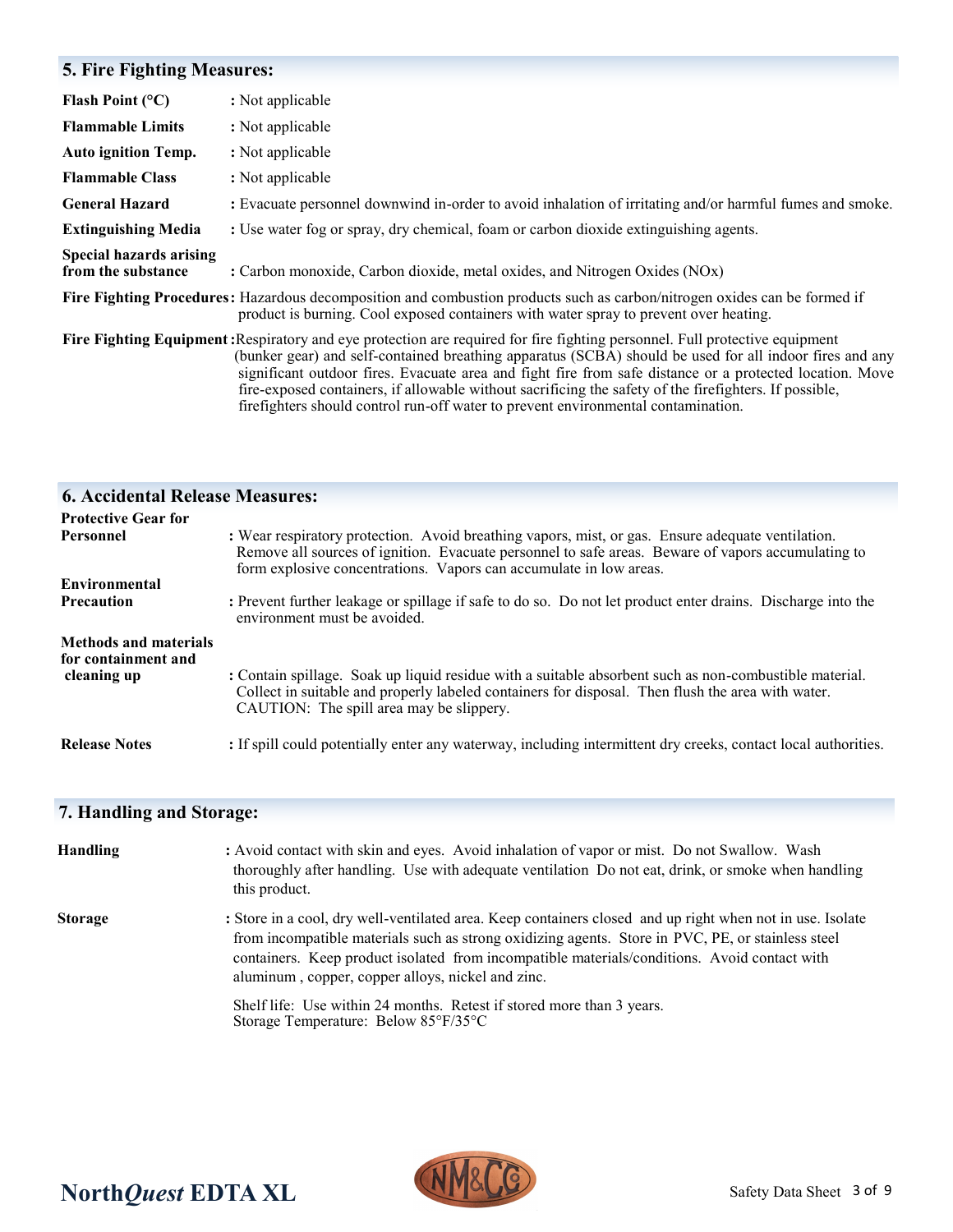| <b>8. Exposure Controls and Personal Protection:</b>                                        |                                                                                                                                                                                                                                                                                                                                                                                                                              |                                                        |                                                                                                                                                                                                                                                                                                                                             |  |
|---------------------------------------------------------------------------------------------|------------------------------------------------------------------------------------------------------------------------------------------------------------------------------------------------------------------------------------------------------------------------------------------------------------------------------------------------------------------------------------------------------------------------------|--------------------------------------------------------|---------------------------------------------------------------------------------------------------------------------------------------------------------------------------------------------------------------------------------------------------------------------------------------------------------------------------------------------|--|
| <b>Exposure Limits</b>                                                                      |                                                                                                                                                                                                                                                                                                                                                                                                                              |                                                        |                                                                                                                                                                                                                                                                                                                                             |  |
| Component<br>Sodium Hydroxide                                                               | List<br>ACGIH<br><b>OSHA</b><br><b>NIOSH</b>                                                                                                                                                                                                                                                                                                                                                                                 | <b>Type</b><br><b>Ceiling</b><br>PEL<br><b>Ceiling</b> | Value<br>$2 \text{ mg/m}$<br>$2 \text{ mg/m}$<br>$2 \text{ mg/m}$                                                                                                                                                                                                                                                                           |  |
| <b>Immediately Dangerous</b><br>To Life or Health<br><b>Concentrations</b><br>(IDLH/NIOSH): | Sodium Hydroxide = $10mg/m3$                                                                                                                                                                                                                                                                                                                                                                                                 |                                                        |                                                                                                                                                                                                                                                                                                                                             |  |
| <b>Engineering Controls</b>                                                                 | : Use appropriate engineering controls to avoid contact with skin, eyes, and clothing. Wash hands before<br>breaks and immediately after handling the product. Use local exhaust ventilation.                                                                                                                                                                                                                                |                                                        |                                                                                                                                                                                                                                                                                                                                             |  |
| <b>Personal Protective</b><br>Equipment                                                     | : Eyes and face: Use equipment for eye protection tested and approved under appropriate government<br>ståndards such as NIOSH.                                                                                                                                                                                                                                                                                               |                                                        |                                                                                                                                                                                                                                                                                                                                             |  |
|                                                                                             | Skin: Avoid direct contact with skin. Wear rubber gloves, apron, boots or whole bodysuit when<br>handling this product. Gloves must be inspected prior to use. Use proper glove removal technique (without touching glove's outer surface) to avoid skin contact with this product. Dispose of any<br>contaminated gloves after use in accordance with applicable laws and good laboratory practices. Wash<br>and dry hands. |                                                        |                                                                                                                                                                                                                                                                                                                                             |  |
|                                                                                             | : Body Protection: Complete suit protecting against chemicals; flame retardant anti-static protective<br>clothing. The type of protective equipment must be selected according to the concentration and amount<br>of dangerous substance at the specific work place.                                                                                                                                                         |                                                        |                                                                                                                                                                                                                                                                                                                                             |  |
|                                                                                             |                                                                                                                                                                                                                                                                                                                                                                                                                              |                                                        | : Respiratory: Where risk assessment shows air-purifying respirators are appropriate, use full-face<br>respirator with multi-purpose combination respirator cartridges as a back up to engineering<br>controls. If the respirator is the sole means of protection, use a full-face supplied air respirator. Use<br>respirators and componen |  |
|                                                                                             |                                                                                                                                                                                                                                                                                                                                                                                                                              |                                                        | Work Hygienic Practices: Facilities storing or using this material should be equipped with emergency eyewash, and a safety shower. Good personal hygiene practices should always be followed.                                                                                                                                               |  |
| <b>Control of Environmental</b><br>Fynosure                                                 |                                                                                                                                                                                                                                                                                                                                                                                                                              |                                                        | $\cdot$ Prevent further leakage or spillage if safe to do so. Do not let product enter drains. Discharge into the                                                                                                                                                                                                                           |  |

**Exposure** :Prevent further leakage or spillage if safe to do so. Do not let product enter drains. Discharge into the environment must be avoided.

| 9. Chemical and Physical Properties: |                        |                                                   |                                |
|--------------------------------------|------------------------|---------------------------------------------------|--------------------------------|
| Appearance                           | : Liquid               | <b>Vapor Density</b>                              | : same as water                |
| Odor                                 | : Mild; slight ammonia | <b>Relative Density</b>                           | : Not available                |
| Odor threshold                       | : Not available        | <b>Solubility</b>                                 | : completely miscible in water |
| <b>Color</b>                         | : Colorless to yellow  | <b>Specific Gravity</b>                           | $: 1.240 - 1.340$              |
| pH (1% solution)                     | $: 11.0 - 12.0$        |                                                   |                                |
| <b>Melting Point</b>                 | : Not applicable       | <b>Partition coefficient</b><br>(n-octanol/water) | : Log Pow $\leq 0$             |
| <b>Freezing Point</b>                | $: -25$ °C             |                                                   |                                |
| <b>Boiling Range</b>                 | $:106^{\circ}C$        | <b>Auto Ignition Temp.</b>                        | : Not available                |
| <b>Flash Point</b>                   | : None                 | <b>Molecular Weight</b>                           | : $380.2$ g/mol                |
| Viscosity @ 20 $\mathrm{^{\circ}C}$  | : Not available        | <b>Viscosity</b>                                  | : $\sim$ 19 mPas @ 20°C        |
| <b>Evaporation Rate</b>              | $: < 0.8$ estimated    | <b>Decomposition Temp</b>                         | : > 392°F/200°C (solid);       |
| <b>Lower Explosive Limit</b>         | : Not applicable       |                                                   | : >224.6°F/>107°C (water loss) |
| <b>Upper Explosive Limit</b>         | : Not applicable       |                                                   |                                |

# $\text{NorthQuest}$  **EDTA XL**

**Vapor Pressure :** same as water

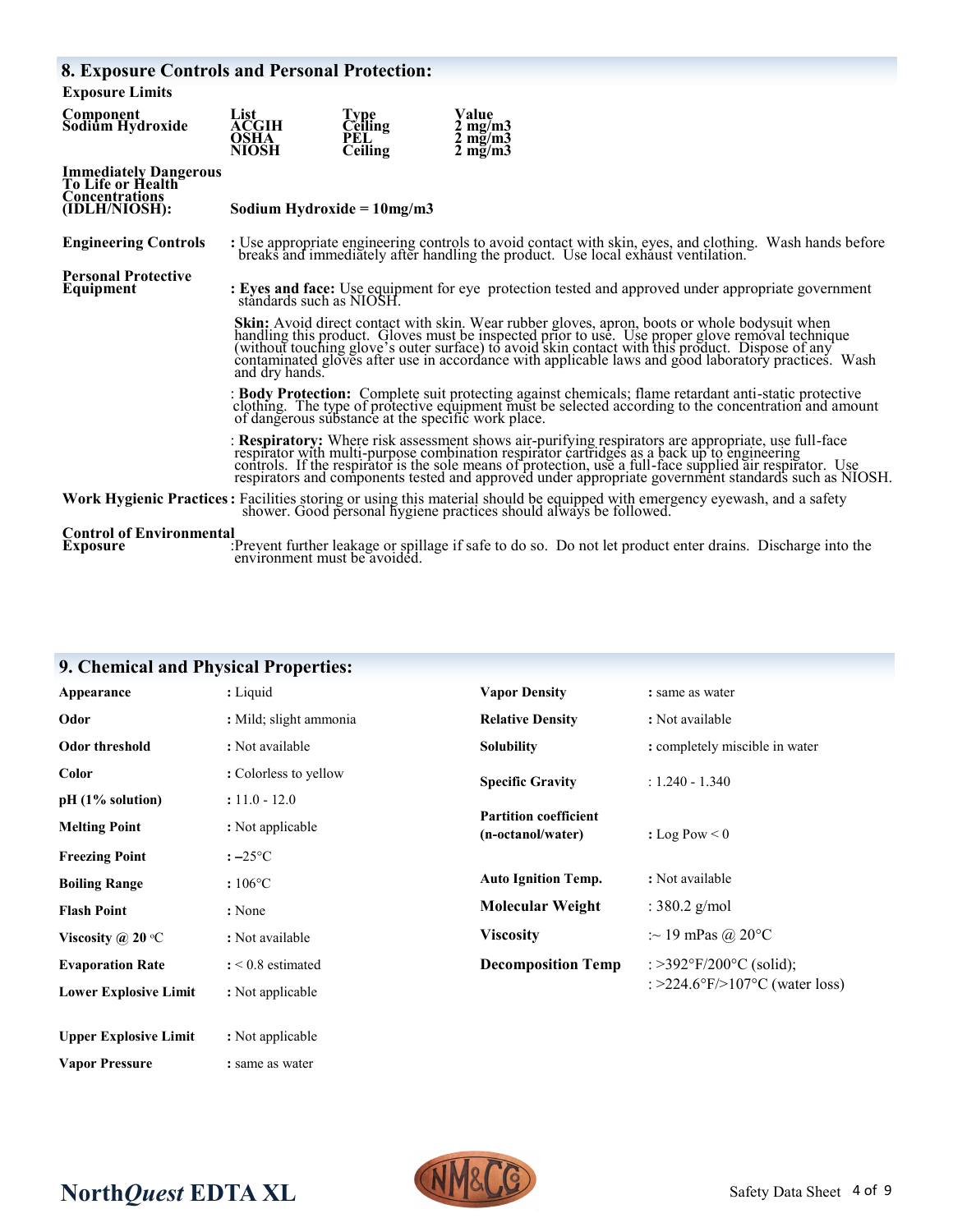| <b>10. Stability and Reactivity:</b>                |                                                                                                                                                                                                                           |  |  |  |
|-----------------------------------------------------|---------------------------------------------------------------------------------------------------------------------------------------------------------------------------------------------------------------------------|--|--|--|
| <b>Stability</b>                                    | : The product is stable under recommended storage conditions.                                                                                                                                                             |  |  |  |
| <b>Reactivity</b>                                   | : No dangerous reaction known under conditions of normal use.                                                                                                                                                             |  |  |  |
| <b>Possibility of</b><br><b>Hazardous Reactions</b> | : Polymerization will not occur                                                                                                                                                                                           |  |  |  |
| <b>Hazardous</b>                                    | Decomposition Products: Depends upon temperature, air supply, and the presence of other materials. Decomposition products can<br>include and are not limited to Ammonia, Carbon oxides, Nitrogen Oxides, and water vapor. |  |  |  |
|                                                     | <b>Incompatible Materials</b> : Avoid contact with Oxidizers. Flammable Hydrogen may be generated from contact with metals such as<br>Aluminum. Avoid contact with aluminum, nickel, zinc, copper, and copper alloys.     |  |  |  |
| <b>Conditions to Avoid</b>                          | : Some components of this product can decompose at elevated temperatures.                                                                                                                                                 |  |  |  |

# **11. Toxicological Information:**

#### **Acute Toxicity Data:**

LD50 Ingestion - Rat - 3,030 mg/kg LD50 Dermal - Rabbit -  $> 5,000$  mg/kg

#### **Tetrasodium EDTA:**

LD50 Oral =  $1,780$  mg/kg

#### **Related product Disodium EDTA**

LC50 Inhalation: 4h; 1,000 - 5,000 mg/m3 (maximum attainable concentration)

#### **Skin corrosion/irritation:**

Prolonged contact may cause skin irritation with local redness. Repeated contact may cause skin burns. Symptoms may include pain, severe local redness, swelling, and tissue damage. May cause more severe response if skin is abraded (scratched or cut). May cause more sever response on covered skin (under clothing, gloves). Mist may cause skin irritation. Not classified as corrosive to the skin according to DOT guidelines. Sodium Hydroxide component is corrosive to the skin.

#### **Serious eye damage/eye irritation:**

May cause severe irritation with corneal injury which may result in permanent impairment of vision, even blindness. Chemical burns may occur. Sodium Hydroxide component is severely irritating to the eyes.

#### **Respiratory or skin sensitization:**

No data available. Sodium Hydroxide component is severely irritating to the respiratory tract.

#### **Chronic Toxicity:**

No data available for this product  $NOAEL = 500$  mg/kg (90-day oral study with Disodium EDTA) NOAEL  $\geq$  500 mg/kg (104-week oral study with Trisodium HEDTA)  $LOAEC = 30 / mg/m3$  (5-day inhalation test with Disodium EDTA)

#### **Carcinogenicity:**

The Trisodium salt of EDTA did not cause cancer in laboratory animals.

**Developmental Toxicity:** EDTA and its sodium salts have been reported to cause birth defects in laboratory animals only at exaggerated doses that were toxic to the mother. These effects are likely associated with zinc deficiency due to chelation.

**Reproductive Toxicity:** No relevant data found

**Genetic Toxicology:** Most data indicate the EDTA and its salts are not mutagenic. Minimal effects are reported likely due to trace metal deficiencies resulting from chelating by EDTA.

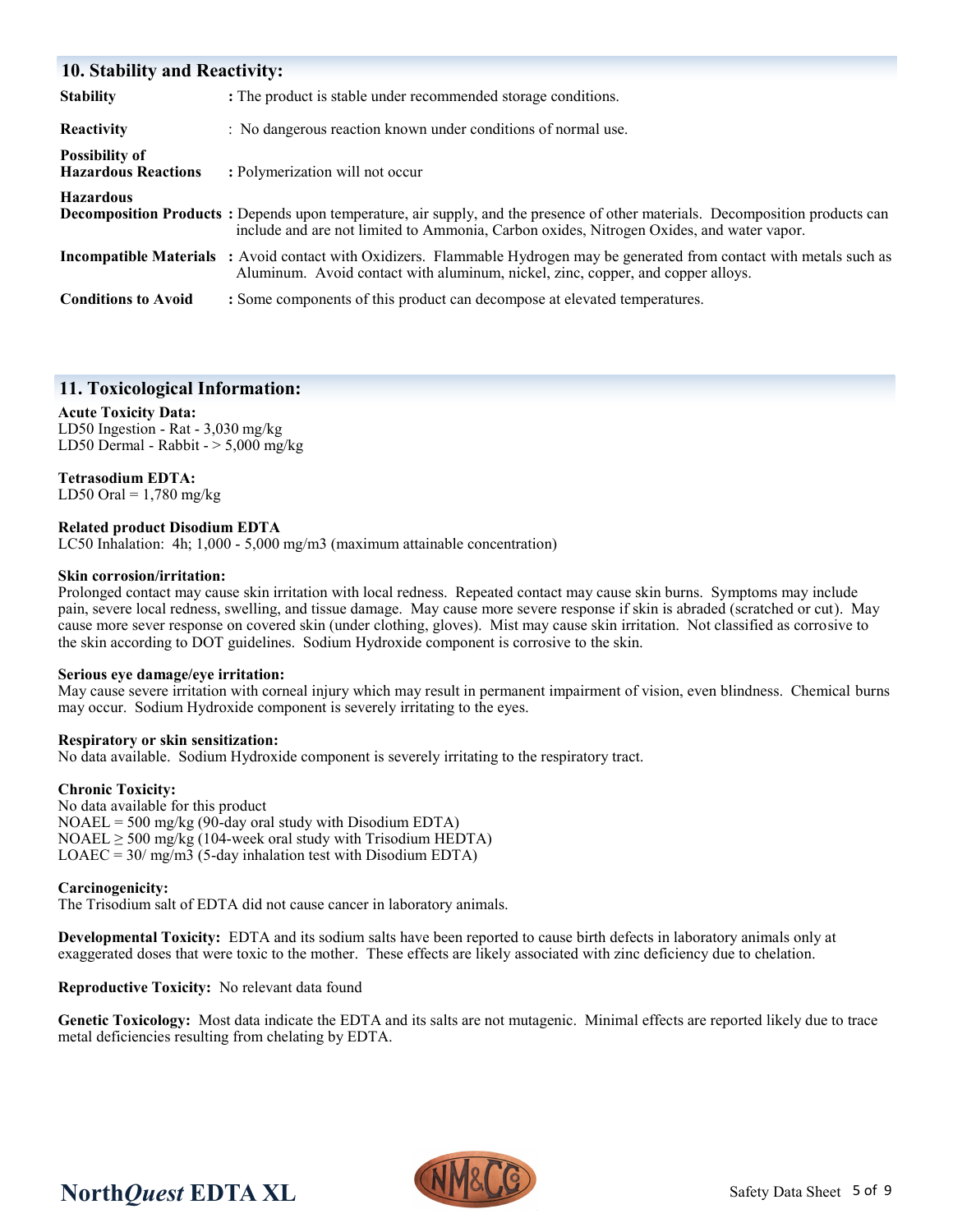# **11. Toxicological Information:**

#### **Reproductive Toxicity**

No data available for the mixture.

EDTA and its sodium salts have been reported, in some studies, to cause birth defects in laboratory animals only at exaggerated doses that were toxic to the mother. These effects are likely associated with zinc deficiency due to chelation. Exposures having no effect on the mother should have no effect on the fetus.

**Specific target organ toxicity - single exposure:** No data available

**Specific target organ toxicity - repeated exposure:** No data available

**Aspiration Hazard:**

No data available

#### **Additional Information:**

RTECS: NC3500000

Incoordination,. Mydriasis., To the best of our knowledge, the chemical, physical, and toxicological properties have not been thoroughly been investigated.

# **12. Ecological Information:**

**All work practices must be aimed at eliminating environmental contamination.** 

#### **Ecotoxicity:**

**The following data is available for several related EDTA products.**

Fish (bluegill): 96h LC50 > 1,000 mg/L Fish (zebra fish): 35-day NOEC  $\geq$  25.7 mg/L Daphnia magna: 48h EC50 = 140 mg/L; 21-day NOEC = 25 mg/L Algae: 72h EC50 > 500 mg/L

Sodium Hydroxide: Fish (various species):  $96h$  LC50 = 33 to 189 mg/L

| <b>Biodegradability:</b>             | Inherently biodegradable - EDTA (acid form) and its salts are not readily biodegradable. Under special<br>conditions like adaptation or slightly alkaline pH, which is realistic under environmental surface water<br>conditions, the biodegradability of EDTA is considerably enhanced, and as such, EDTA is considered<br>ultimately biodegradable. |  |  |  |
|--------------------------------------|-------------------------------------------------------------------------------------------------------------------------------------------------------------------------------------------------------------------------------------------------------------------------------------------------------------------------------------------------------|--|--|--|
| <b>Bioaccumulative</b><br>Potential: | Potential is low (BCF 1–2; Log Pow < 0)                                                                                                                                                                                                                                                                                                               |  |  |  |
| <b>Chemical Fate:</b>                | The substance is not expected to enter the atmosphere significantly due to its high water solubility.<br>C.O.D. is approximately 260 mg/g                                                                                                                                                                                                             |  |  |  |
| <b>Mobility in soil:</b>             | No adsorption expected onto soil due to ionic structure. The test substance will preferably distribute into<br>the water compartment and not evaporate form the water surface.                                                                                                                                                                        |  |  |  |

## **13. Disposal Considerations:**

| <b>Disposal Method</b>  | : Dispose of waste at an appropriate waste disposal facility according to current applicable laws and<br>regulations. DO NOT DUMP INTO ANY SEWERS OR INTO ANY BODY OF WATER.                                                   |  |  |  |
|-------------------------|--------------------------------------------------------------------------------------------------------------------------------------------------------------------------------------------------------------------------------|--|--|--|
| <b>For Large Spills</b> | : Contain material and call local authorities for emergency assistance.                                                                                                                                                        |  |  |  |
| <b>Product Disposal</b> | : Dispose of at a supervised incineration facility or an appropriate waste disposal facility according to<br>current applicable local, state and federal laws, regulations and product characteristics at time of<br>disposal. |  |  |  |
| <b>Empty Container</b>  | : Contaminated container should be labeled and disposed in accordance to local, state and federal laws and<br>regulations.                                                                                                     |  |  |  |
| <b>General Comments</b> | : Refer to section 6, accidental release measures for additional information.                                                                                                                                                  |  |  |  |

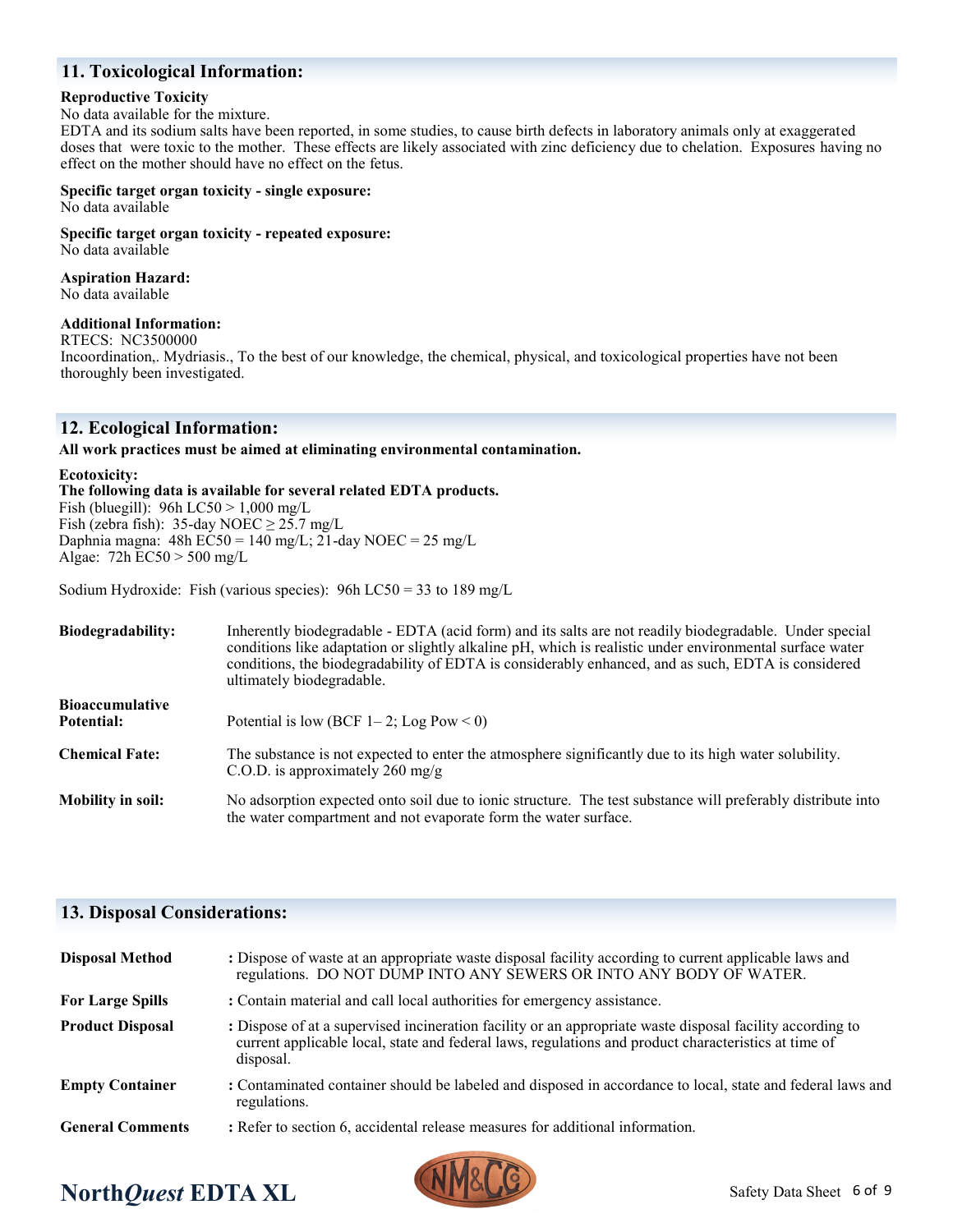# **14. Transport Information:**

| <b>Regulatory</b><br><b>Information</b> | UN No. | <b>Proper Shipping Name</b>                  | <b>UN Class</b> | Packing<br><b>Group</b> | Labels            |
|-----------------------------------------|--------|----------------------------------------------|-----------------|-------------------------|-------------------|
| US DOT                                  | 3267   | Corrosive Liquids, BASIC,<br>Organic, N.O.S. | 8               | Ш                       | Corrosive Sticker |
| <b>IMDG</b>                             | 3267   | Corrosive Liquids, BASIC,<br>Organic, N.O.S. | 8               | III                     | Corrosive Sticker |
| <b>IATA</b>                             | 3267   | Corrosive Liquids, BASIC,<br>Organic, N.O.S. | 8               | Ш                       | Corrosive Sticker |

# **15. Regulatory Information:**

**U.S. Federal Regulations:**

**SARA 302 Components:** No chemicals in this material are subject to the reporting requirements of SARA Title III, Section 302.

**SARA 313 Components:** This material does not contain any chemical components with known CAS numbers that exceed the threshold (De Minimis) reporting levels established by SARA Title III, Section 313

**SARA 311/312:** Immediate (Acute) Health Hazard

| <b>Pennsylvania Right to know Components:</b> | Component        | CAS#      | Amount              |
|-----------------------------------------------|------------------|-----------|---------------------|
|                                               | Sodium Hydroxide | 1310-73-2 | $>1.0 - \leq 1.7\%$ |
| <b>New Jersey Right to know Components:</b>   | Component        | CAS#      | Amount              |
|                                               | Sodium Hydroxide | 1310-73-2 | $>1.0 - \leq 1.7\%$ |

**California Proposition 65 Components:** This product does not contain any chemicals known to the State of California to cause cancer, birth defects, or any other reproductive harm at levels which would require a warning under the statute.

**OSHA Hazcom Standard Rating:** This product is a "Hazardous Chemical" as defined by the OSHA Hazard Communication Standard, 29 CFR 1910.1200.

**CEPA - Domestic Substances List (DSL):** All substances contained in this product are listed on the Canadian Domestic Substances list (DSL) or are not required to be listed.

**US Toxic Substances Control Act:** All components of this product are listed on the TSCA inventory or are exempt from TSCA inventory requirements under 40 CFR 720.30

**Canada - WHMIS:** Class D2B (Other Toxic effects); Class E (Corrosive to Metal)

**CERCLA:** Sodium Hydroxide is listed

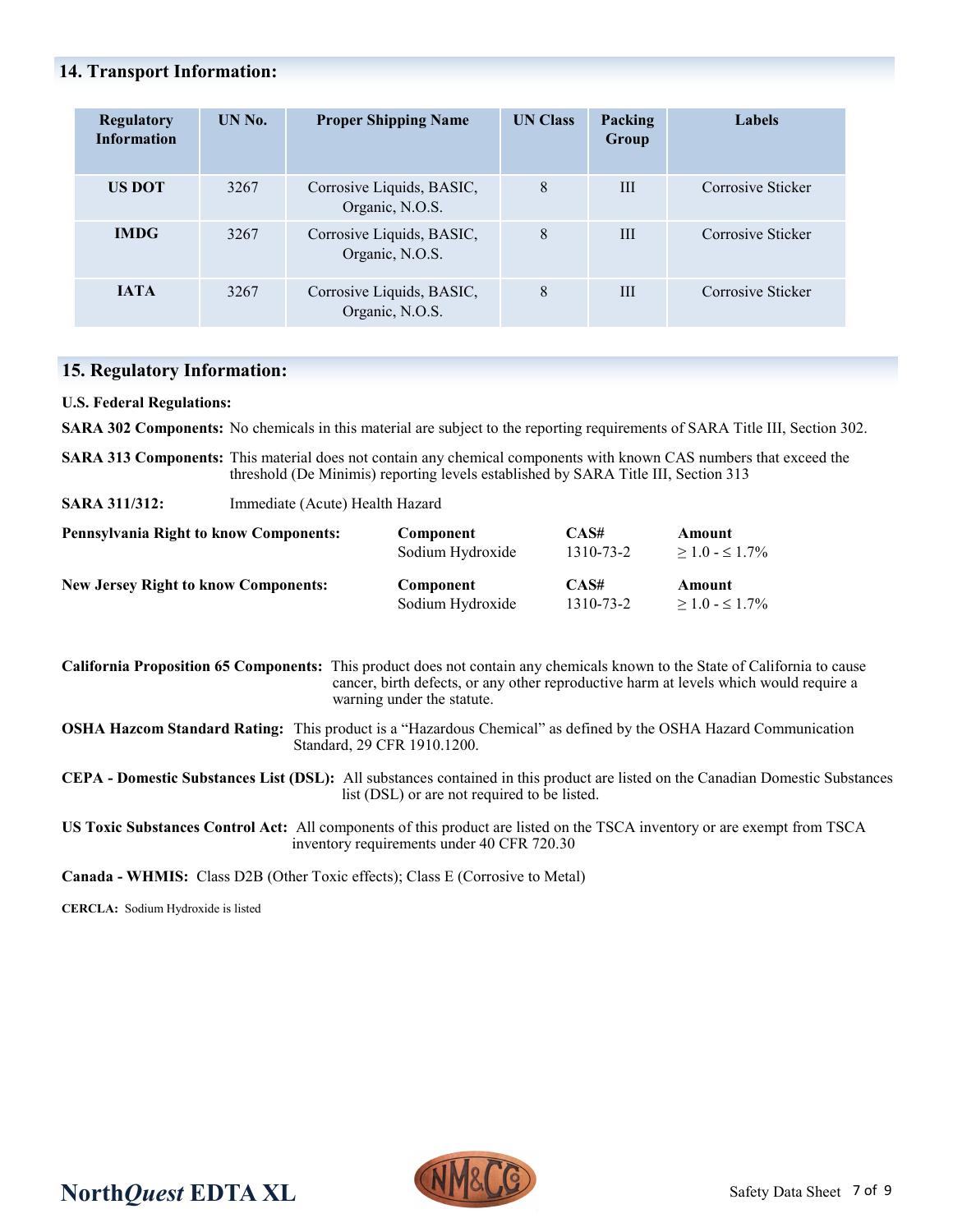# **16. Other Information:**

**HMIS and NFPA Rating Scale:**

**HMIS: Hazardous Materials Identification System**

**Numeric Scale for Health (Blue), Flammability (Red), and Physical Hazard (Yellow):**

|                                                                    | <b>RATING</b>  | <b>HEALTH</b>                                         | <b>FIRE HAZARD</b>                         | <b>PHYSICAL HAZARD</b>                                                                                                                                   |
|--------------------------------------------------------------------|----------------|-------------------------------------------------------|--------------------------------------------|----------------------------------------------------------------------------------------------------------------------------------------------------------|
| <b>HMIS Rating:*</b><br><b>HEALTH</b><br>3.                        | 0              | No significant risk to<br>health                      | Will not burn                              | Product stable under ambient temperature and<br>condition.                                                                                               |
| $\mathbf{0}$<br><b>FLAMMABILITY</b><br>0<br><b>PHYSICAL HAZARD</b> | 1              | Can cause irritation<br>or minor reversible           | Must be preheated to<br>burn               | Product can become unstable at high temperatures<br>and pressures.                                                                                       |
| $\mathbf C$<br>PERSONAL PROTECTION                                 | $\overline{2}$ | Can cause tempo-<br>rary or residual<br>injury        | Ignites when moderate-<br>ly heated        | Product can become unstable and cause violent<br>chemical reaction at normal pressures and tempera-<br>tures                                             |
|                                                                    | 3              | Can cause serious<br>injury                           | Ignition occurs at nor-<br>mal temperature | Product capable of forming explosive mixtures and is<br>capable of detonation in presence of strong initi-                                               |
|                                                                    | 4              | Can be lethal from<br>single or repeated<br>exposure. | <b>Extremely flammable</b>                 | Product is highly explosive and unstable. Exothermic<br>reactions possible with decomposition, polymeriza-<br>tion, reaction with water or self reaction |

**Personal Protection Code C: Gloves + Safety Goggles + Chemical Apron** 

#### **NFPA: National Fire Protection Association**

# **Numeric Scale for Health (Blue), Fire Hazard (Red), and Reactivity (Yellow):**

**Special (White)**

## **NFPA Rating:\***



| <b>RATING</b>  | <b>HEALTH</b>                                                 | <b>FIRE HAZARD</b>                         | <b>REACTIVITY</b>                                                                              |
|----------------|---------------------------------------------------------------|--------------------------------------------|------------------------------------------------------------------------------------------------|
| $\Omega$       | Minimal Hazard                                                | Will not burn                              | Normally Stable                                                                                |
| $\mathbf{1}$   | Can cause signifi-<br>cant irritation                         | Must be preheated to<br>burn               | Unstable at high temperatures                                                                  |
| $\overline{2}$ | Can cause tempo-<br>rary incapacitation<br>or residual injury | Ignites when moder-<br>ately heated        | Normally unstable. Can readily go under<br>violent chemical reaction but do not deto-<br>nate. |
| 3              | Can cause perma-<br>nent injury.                              | Ignition occurs at nor-<br>mal temperature | Capable of detonation, or of explosive reac-<br>tion, but requires a strong ignition source.   |
| 4              | Can be lethal.                                                | <b>Extremely flammable</b>                 | May explode at normal temperatures and<br>pressures                                            |